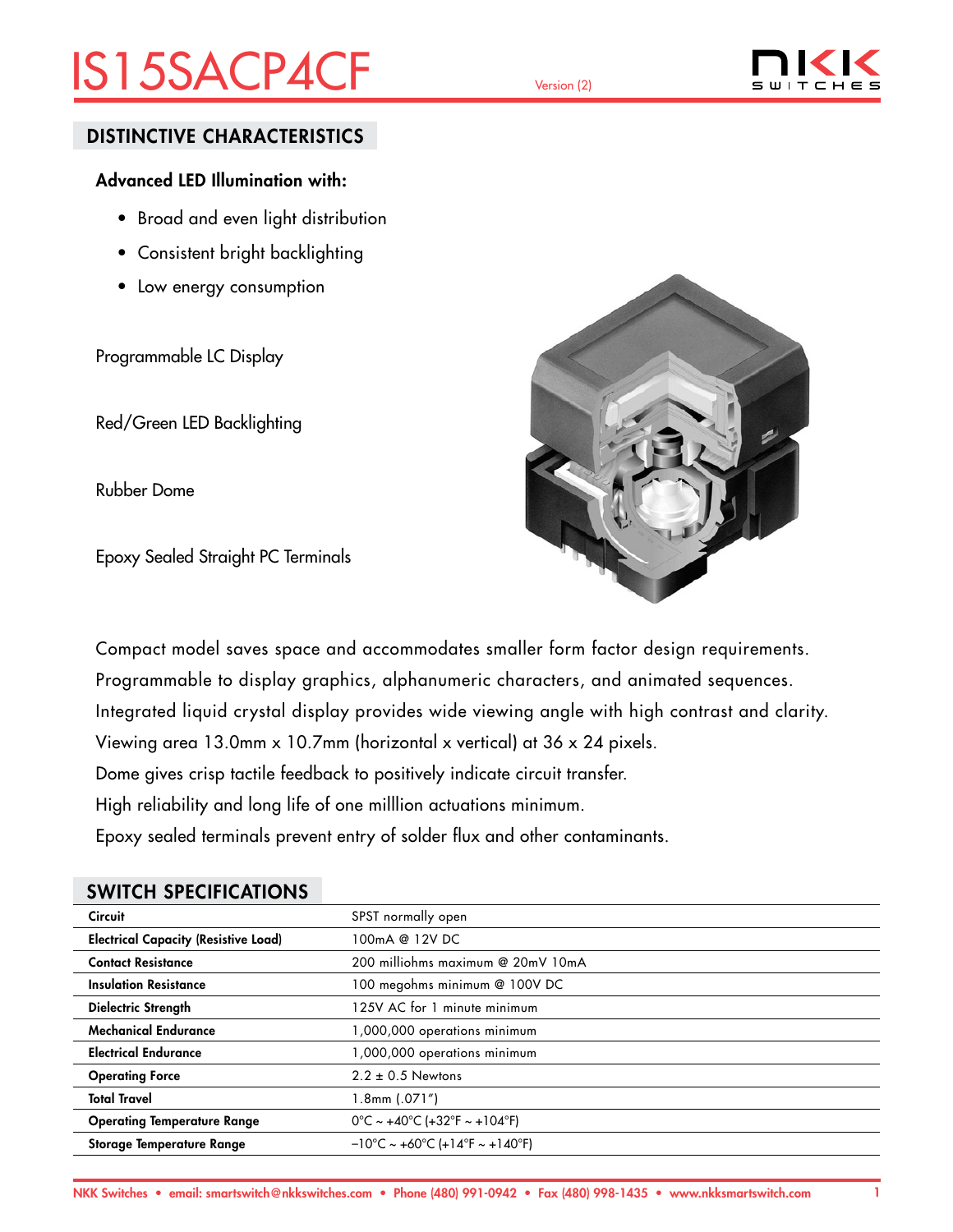# **SMARTSHTM**

## LCD SPECIFICATIONS

#### Characteristics of Display

| <b>Display Operation Mode</b> | STN positive                                   |
|-------------------------------|------------------------------------------------|
| <b>Display Condition</b>      | Transflective with built-in LED backlight      |
| <b>Viewing Angle</b>          | Adjustable                                     |
| <b>Driving Method</b>         | 1/24 duty. 1/5 bias (built-in driving circuit) |
| <b>Viewing Area</b>           | 13.0mm x 10.7mm (horizontal x vertical)        |
| <b>Pixel Format</b>           | $36 \times 24$ dots (horizonal x vertical)     |
| <b>Pixel Size</b>             | $0.32$ mm x 0.32mm (horizontal x vertical)     |
| <b>Backlight LED</b>          | Red/Green                                      |
|                               |                                                |



Red/Green Bicolor LED with Yellow LCD Mode

| Absolute Maximum Ratings (Temperature at 25°C) |                            |                                  | Recommended Operating Conditions (Temperature at 25°C) |                            |         |       |                 |
|------------------------------------------------|----------------------------|----------------------------------|--------------------------------------------------------|----------------------------|---------|-------|-----------------|
| <b>Items</b>                                   | <b>Symbols</b>             | <b>Ratings</b>                   | <b>Items</b>                                           | Symbols                    | Minimum |       | Typical Maximum |
| <b>Supply Voltage for Logics</b>               | $\mathsf{V}_{\mathsf{DD}}$ | $-0.3V$ to $+7.0V$               | <b>Supply Voltage for Logics</b>                       | $\mathsf{V}_{\mathsf{DD}}$ | 4.5V    | 5.0V  | 5.5V            |
| <b>Supply Voltage for LCD</b>                  | $V_{LC}$                   | $-0.3V$ to $+12.0V$              | <b>Supply Voltage Yellow</b>                           | $V_{LC}$                   |         | 7.3V  |                 |
| <b>Input Voltage</b>                           |                            | $-0.3V$ to $V_{DD}$ +0.3V        | Input Voltage                                          | v,                         | 0V      |       | $V_{DD}$        |
| Output Voltage                                 | $V_{\odot}$                | $-0.3V$ to $V_{\text{DD}}$ +0.3V | <b>Driving Frequency</b>                               | $t_{FLM}$                  |         | 150Hz |                 |

### DC Characteristics of LCD Drive IC (Temperature at 0°C to 40°C and  $V_{DD} = 5.0V \pm 10\%$ )

| <b>Items</b>                      | Symbols                    | <b>Test Conditions</b>                           | <b>Minimum</b> | Typical | Maximum                    | Unit |
|-----------------------------------|----------------------------|--------------------------------------------------|----------------|---------|----------------------------|------|
| High Level Input Voltage          | $\mathsf{V}_{\mathsf{IH}}$ |                                                  | $0.7 V_{DD}$   |         | $\mathsf{V}_{\mathsf{DD}}$ |      |
| Low Level Input Voltage           | $\mathsf{V}_{\mathsf{IL}}$ |                                                  | 0              |         | $0.3 V_{DD}$               | v    |
| High Level Input Leakage Current  | Īин                        | $V_1 = V_{DD}$                                   |                |         | 10                         | μA   |
| Low Level Input Leakage Current   | <b>LUL</b>                 | $V_i = 0V$                                       |                |         | $-10$                      | μA   |
| High Level Output Voltage         | $\mathsf{V}_{\mathsf{OH}}$ | $I_{OH} = -500 \mu A$                            | $V_{DD} - 0.5$ |         |                            | v    |
| Low Level Output Voltage          | $V_{OL}$                   | $I_{OL} = 500 \mu A$                             |                |         | 0.5                        | v    |
| High Level Output Leakage Current | $I_{LOH}$                  | $V_{\odot} = V_{\text{DD}}$                      |                |         | 10                         | μA   |
| Low Level Output Leakage Current  | $I_{\text{LOL}}$           | $V_0 = 0V$                                       |                |         | $-10$                      | μA   |
| <b>Supply Current</b>             | $I_{DD}$                   | $f_{\text{SCP}} = 1.0$ MHz                       |                |         | 500                        | μA   |
| <b>LCD Drive Current</b>          | $I_{LC}$                   | $f_{1p} = 2.4$ kHz V <sub>10</sub> = 7.3V ~ 7.5V |                | 500     | 2.000                      | μA   |

# Timing Characteristics of LCD Drive IC

| (Temperature at 0°C to 40°C and $V_{DD} = 5.0V \pm 10\%$ ) |                  |                   |                         |  |  |  |
|------------------------------------------------------------|------------------|-------------------|-------------------------|--|--|--|
| <b>Items</b>                                               |                  |                   | Symbols Minimum Maximum |  |  |  |
| <b>Clock Operation Frequency</b>                           | $f_{\text{SCP}}$ |                   | 6.0MHz                  |  |  |  |
| Latch Pulse Frequency                                      | $f_{\rm IP}$     |                   | 50kHz                   |  |  |  |
| Clock High Level Pulse Width                               | $t_{\text{CWH}}$ | 70 <sub>ns</sub>  |                         |  |  |  |
| Clock Low Level Pulse Width                                | t <sub>cwi</sub> | 70 <sub>ns</sub>  |                         |  |  |  |
| Data Setup Time                                            | $t_{\text{DSD}}$ | 45ns              |                         |  |  |  |
| Data Hold Time                                             | $t_{DHD}$        | 50ns              |                         |  |  |  |
| Data Output Delay Time                                     | $t_{PDO}$        |                   | 25ns                    |  |  |  |
| Latch Setup Time                                           | $t_{DSL}$        | 50ns              |                         |  |  |  |
| Latch Hold Time                                            | $t_{DHL}$        | 50ns              |                         |  |  |  |
| Latch High Level Width                                     | <sup>†</sup> LWH | 200 <sub>ns</sub> |                         |  |  |  |
| <b>FLM Setup Time</b>                                      | $t_{DSF}$        | 50ns              |                         |  |  |  |
| <b>FLM Hold Time</b>                                       | $t_{\text{DHF}}$ | 50ns              |                         |  |  |  |
| <b>SCP, LP Rise/Fall Time</b>                              | $t_r/t_f$        |                   | 1 5 n s                 |  |  |  |

#### Timing Diagram



- 
- \*3 Location of LP signal on first line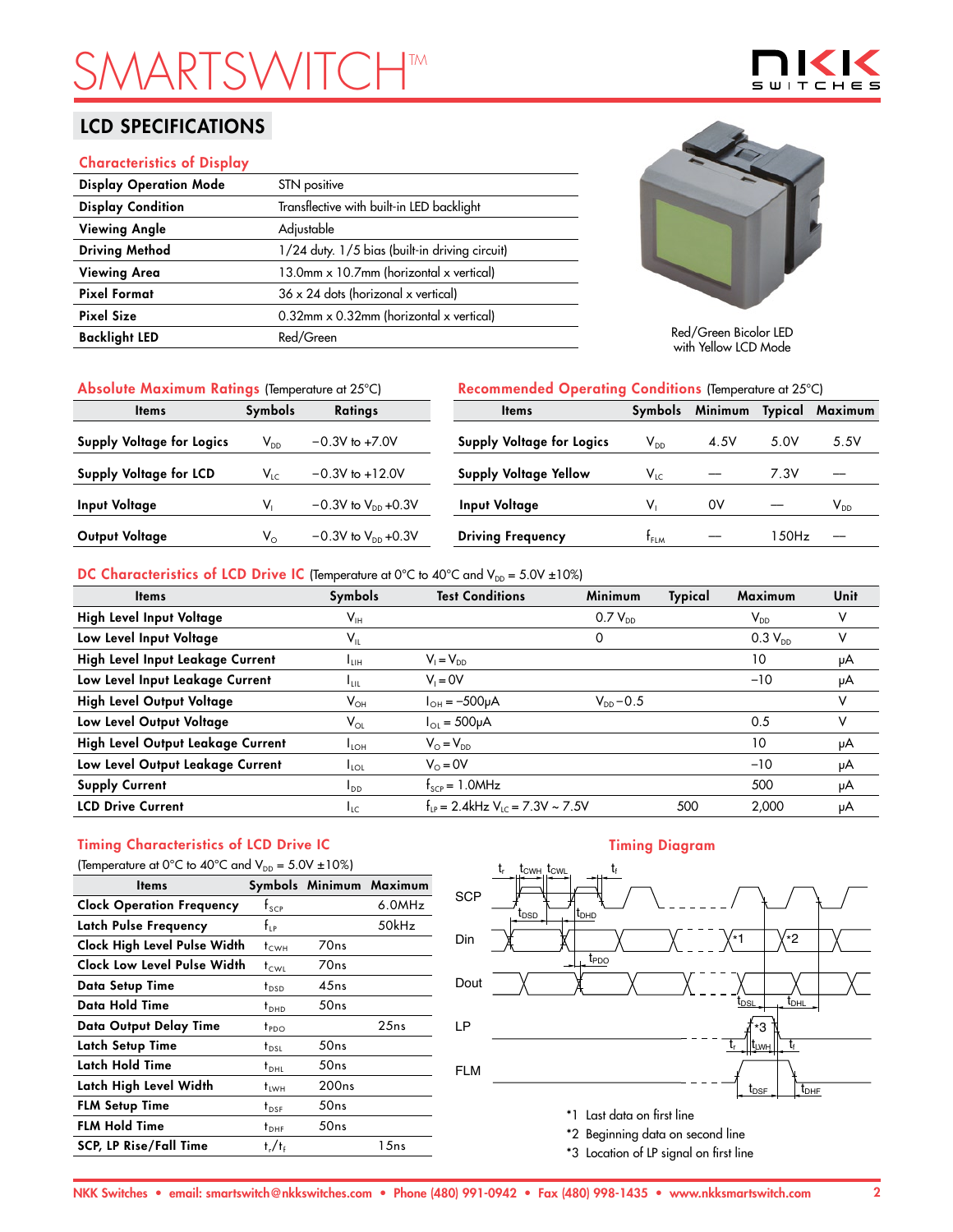



## BLOCK DIAGRAM & PIN CONFIGURATIONS



| Pin No.                         | <b>Symbol</b> | Name                             | <b>Function</b>                                                                                                                                                                                                                                 |
|---------------------------------|---------------|----------------------------------|-------------------------------------------------------------------------------------------------------------------------------------------------------------------------------------------------------------------------------------------------|
| $\left(  \right)$               | <b>SW</b>     | Terminal of Switch               | Normally open                                                                                                                                                                                                                                   |
| $\circled{2}$                   | <b>SW</b>     | <b>Terminal of Switch</b>        | Normally open                                                                                                                                                                                                                                   |
| $\bar{\textbf{3}}$              | $BL-LED (-)$  | <b>Terminal of Backlight LED</b> | Cathode: green                                                                                                                                                                                                                                  |
| $\bigcirc$                      | <b>NC</b>     | None                             | No Connection                                                                                                                                                                                                                                   |
| $\circledS$                     | Dout          | Data Output                      | Display serial output. Can be used to connect to Din of the next SMARTSWITCH. As a result,<br>many SMARTSWITCHES can be controlled with one clock and data signal.                                                                              |
| $\bf(6)$                        | <b>FLM</b>    | <b>First Line Marker</b>         | The marking signal for the first line data of LCD display. The first line of LCD will be selected<br>by the falling edge of LP signal during the high level (FLM).                                                                              |
| $\left( \mathbf{2}\right)$      | LP            | Latch Pulse                      | Line data latch pulse will latch content of internal 40-bit shift register at falling edge for one<br>line of display. LP will also increment the display line by one.                                                                          |
| $\bf{(8)}$                      | <b>SCP</b>    | Serial Clock Pulse               | Clock used by 40-bit internal shift register of the switch, shifting the display data bit presented<br>at Din at falling edge.                                                                                                                  |
| $\left( \mathbf{\Theta}\right)$ | Din           | Data Input                       | Display serial data bit. Note: to map the display data, because of the difference between the<br>number of internal shift register data (40) and the single line of LCD pixels (36), the first four<br>bits of data shifted will be dummy bits. |
| $\ddot{\bm{\theta}}$            | <b>GND</b>    | Ground                           |                                                                                                                                                                                                                                                 |
| $\textcircled{\scriptsize{1}}$  | $V_{DD}$      | Power                            | Power source for logic circuit                                                                                                                                                                                                                  |
| $\odot$                         | $V_{LC}$      | Power                            | Power source for LCD drive                                                                                                                                                                                                                      |
| $\odot$                         | $BL-LED (+)$  | Terminal of Backlight LED        | Anode for common                                                                                                                                                                                                                                |
| 9                               | $BL-LED (-)$  | <b>Terminal of Backlight LED</b> | Cathode: red                                                                                                                                                                                                                                    |